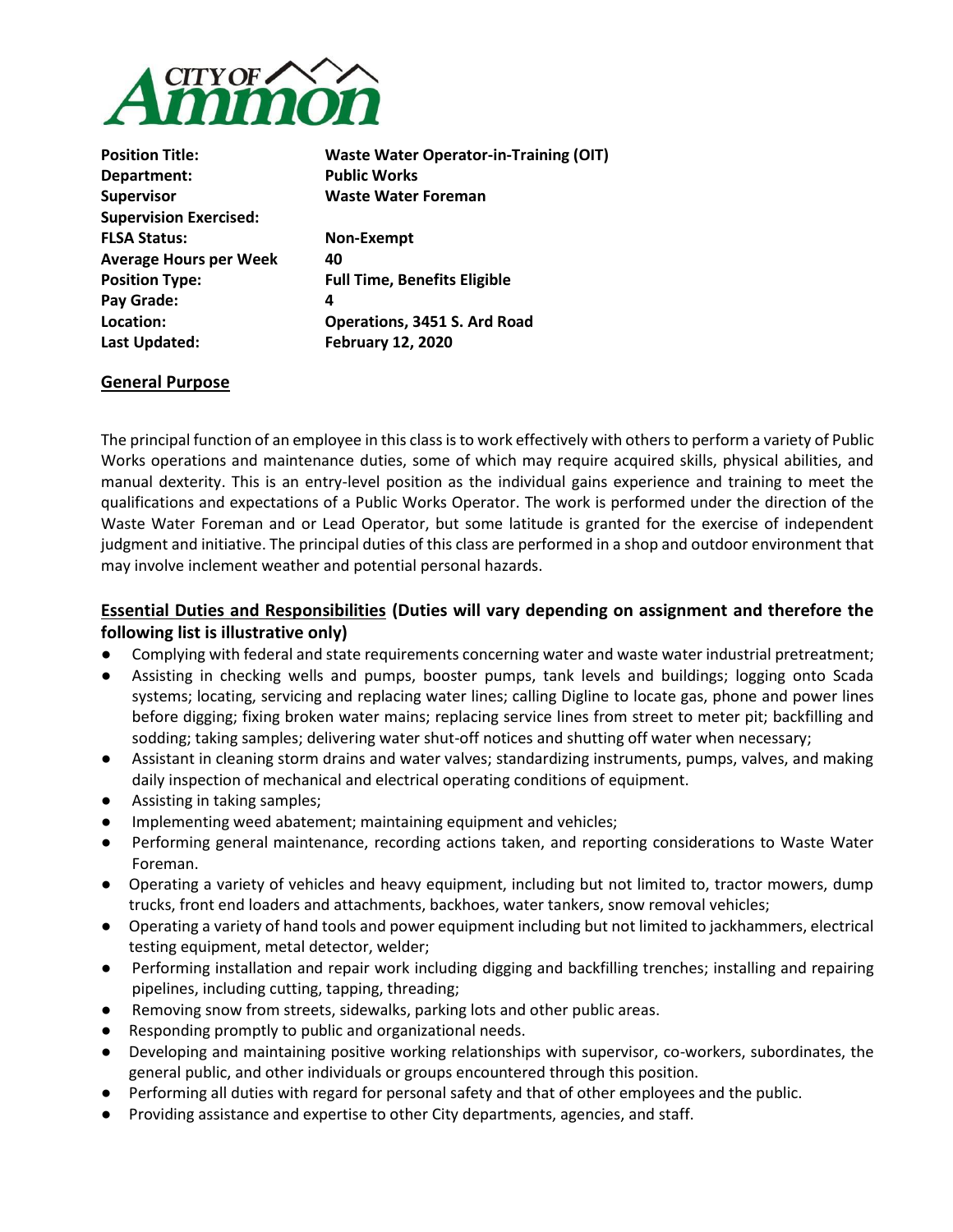● Performing all work duties and activities in accordance with City and Department policies, procedures and safety practices.

### **Peripheral Duties**

- Performs other related duties as assigned.
- May serve as a member on various committees.

# **Classification Requirements:**

Knowledge of:

- Methods, procedures, equipment, standard practices, and objectives and standards of: storm water and wastewater collection processes;
- Federal (OSHA) and state regulations and City policies regarding safety training and safe work practices;
- Subject to after-hours, call response rotation after receiving adequate response training.
- Required to be on scene within 20 minutes in the event of a utility emergency.

## **Develop Skills Necessary to:**

- Operate and maintain water, wastewater;
- Adhere to City, State and federal safety requirements and regulations.
- Communicate effectively both orally and in writing with supervisor, co-workers, city officials, city employees, and the public.
- Exercise sound judgment and generate workable solutions in problem situations.
- Produce and maintain accurate and legible reports and documents.
- Establish and maintain effective working relationships with supervisors, co-workers, and the public under sometimes stressful conditions.
- Maintain a professional demeanor at all times;
- Perform a wide variety of duties and responsibilities with accuracy and speed under the pressure of timesensitive deadlines.
- Operate standard office equipment and a personal computer using program applications appropriate to assigned duties.
- Demonstrate integrity, ingenuity, and inventiveness in the performance of assigned tasks.
- Use logical and creative thought processes to develop solutions according to written specifications and/or oral instructions.

## **Minimum Acceptable Experience and Training**

- High school diploma or GED equivalency is required
- Valid Idaho Class B CDL, or the ability to obtain within 30 day of hire.
- Any equivalent combination of experience and training which provides the knowledge and abilities necessary to perform the duties of this job.
- Level I Wastewater Operator within 90 days.

## **Essential Physical and Technical Abilities**

An employee in this class should have sufficient physical and mental capability, with or without reasonable accommodation to:

- Listen and respond to voice instructions; to communicate effectively in person, on the telephone and in a field environment;
- View and review a wide variety of written and electronic materials, to operate computer and related office equipment; to review construction plans and blueprints; to observe and analyze wastewater
- Operate power and hand tools, and heavy and light equipment;